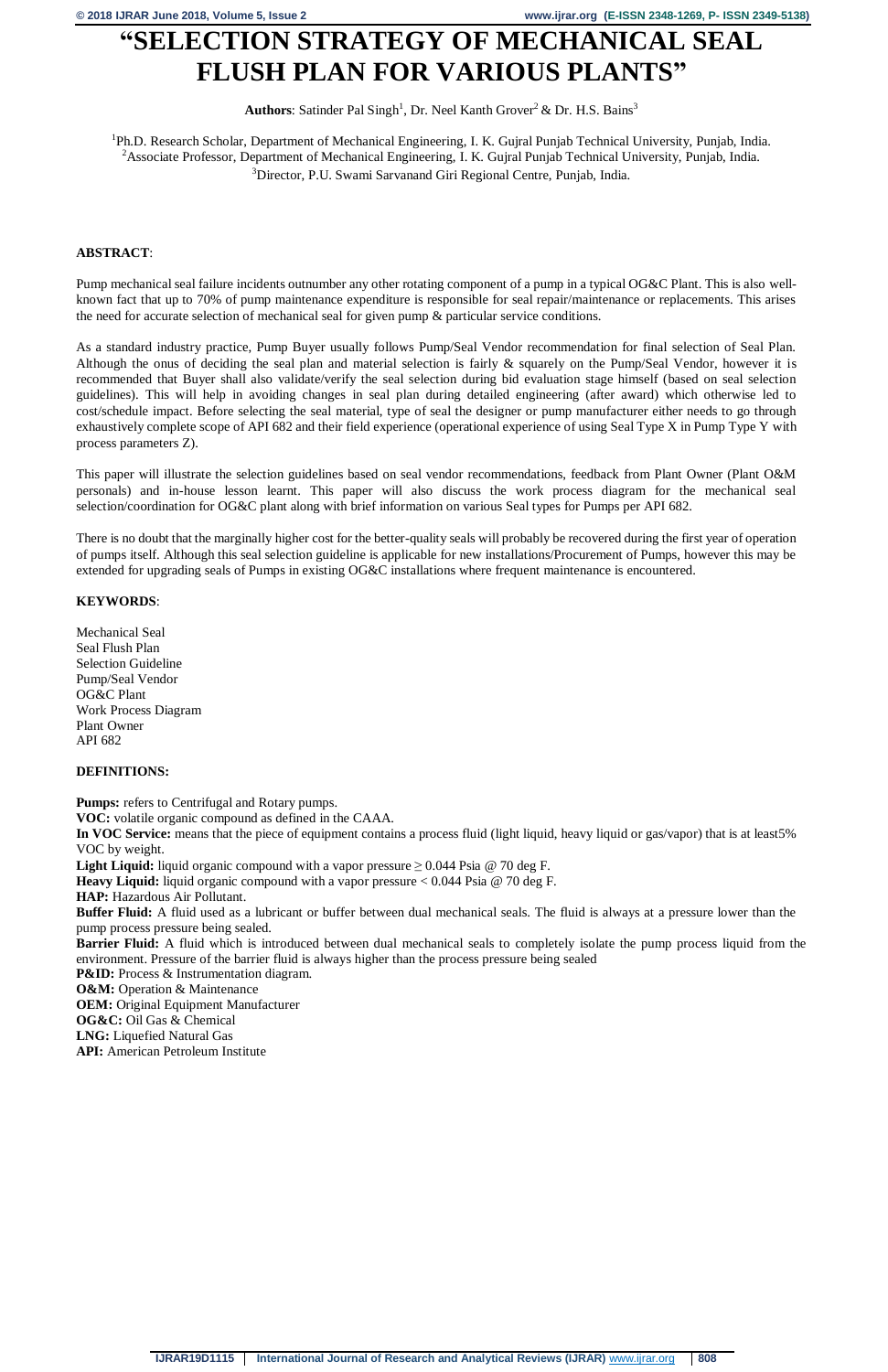### **1.0 INTRODUCTION**

Mechanical Seal is a device used to seal the interface between a rotating shaft and stationary housing Mechanical seals are used throughout industry to minimize or eliminate leakage in the Pumps, Mixers and other rotating equipment's. The ability of mechanical seal to meet its performance objectives depends upon wide range of factors involving equipment design, operating conditions (process parameters) and support system. Mechanical seals have gained success over the years for their ability to minimize or eliminate leakage of process fluids to atmosphere. This has resulted in improved equipment reliability, reduced emissions and improved safety. While the purpose of the seal appears to be simple enough however the design of seal components are significant engineering challenges.

Selection strategy outline which makes the maximum use of capabilities of pump and seal manufacturer and Operational & Maintenance personal in plants is presented here. This strategy will allow to selection of high-quality seal for given type of pump in given installation.

However still LNG, Oil and Power plants are being confronted with several no. of available mechanical designs hence the end customer should use inexpensive standard seal and exotic, highly engineered seal models.

Before selecting the seal material, type of seal; the designer or pump manufacturer either needs to go through exhaustively complete scope of API 682 and their field experience (operational experience of using Seal Type X in Pump Type Y with process parameters Z). To make the selection less complicated, selection guideline/strategy is illustrated in this paper below based on seal vendor recommendations, feedback from Plant Owner (Plant O&M personals) and in-house lesson learnt (previous projects experience).

Principal features of optimum seals are also highlighted in this paper. This selection strategy provides a guideline for the selection of mechanical seals and support systems for hydrocarbon services. Additional attention must be given to issues not covered by this paper (i.e. selection guideline) like availability of auxiliary systems such as vapor recovery (flare) for a dual seal equipped with an API Plan 52, nitrogen for a dual seal equipped with an API Plan 53, cooling water, containment areas for seal leakage to reduce/ eliminate the risk of environmental incidents, etc. Safety and environmental concerns should be evaluated on a case by case basis.

### **1.1API 682 4th Edition Seal Code Quick Reference**

API 682 extract (refer Table D.1) below explains regarding Seal Code depicting various nomenclatures for the Seal Category, arrangement, type and Design Options along with Size and Piping plans.

|  | Table D.1—Example of an Arrangement 1 Mechanical Seal Code |
|--|------------------------------------------------------------|
|  |                                                            |

|          | Seal        |             |      |                           | <b>Design Options</b>  |                      | <b>Size</b> |                         | <b>Plans</b> |                       |
|----------|-------------|-------------|------|---------------------------|------------------------|----------------------|-------------|-------------------------|--------------|-----------------------|
| Category | Arrangement | <b>Type</b> |      | <b>Containment device</b> | <b>Gasket material</b> | <b>Face material</b> |             | <b>Shaft Size</b><br>mm |              | <b>Piping</b><br>Plan |
|          |             | Α           | $\,$ | D                         |                        | O                    | $\,$        | 050                     | ۰            | 11                    |

**First Position: Seal Category (1, 2, 3)**

**Second Position: Seal Arrangement (1, 2, 3)**

**Third Position: Seal Type (A, B, C)**

### **Fourth Position: Containment Device (P, L, F, C, S, X)**

Example: P—plain gland with no bushing: this design can be used in Arrangement 2 or Arrangement 3 seals

### **Fifth Position: Secondary Sealing Element (Gasket) Material (F, G, H, I, R, X)**

The available options are shown below:

F—FKM gaskets;

- G—polytetrafluoroethylene (PTFE) spring energized gaskets;
- H—nitrile gaskets;
- I—FFKM gaskets;
- R—flexible graphite (with spiral wound flexible graphite gaskets for gland gasket);

X—unspecified: the option for the secondary sealing element is unknown or not covered by the standard options. This will be specified separately.

### **Sixth Position: Seal Face Material Combination (M, N, O, P, Q, R, S, T, X)**

Example: M—carbon vs nickel bound tungsten carbide;

### **Seventh Position: Shaft Size in mm**

Example: 25 mm is described as 025.

**Eighth Position: Piping Plans** Example: A seal using a Plan 11 and a Plan 53A would be described as 11/53A

Examples of Finished Seal Codes Example: 31B-LIN-075-53A

# **2.0 MECHANICAL SEAL SELECTION PROCEDURE-A**

This seal selection procedure is used when service temperature and Vapor pressure of the Hydrocarbon is known. This procedure provides a guideline for the selection of mechanical seals and support systems for new pumps, and seal upgrades of existing pumps.

Refer Table D.2 for selection of Mechanical seal of Pumps along with necessary notes. The "NOTES" sections at the bottom of this procedure must be read prior to selecting any seal & seal support system.

Mechanical seals in light liquid VOC service containing 5% or more Hazardous Air Pollutants (HAP) by weight are treated as a separate group as described in #1 in the "NOTES" section.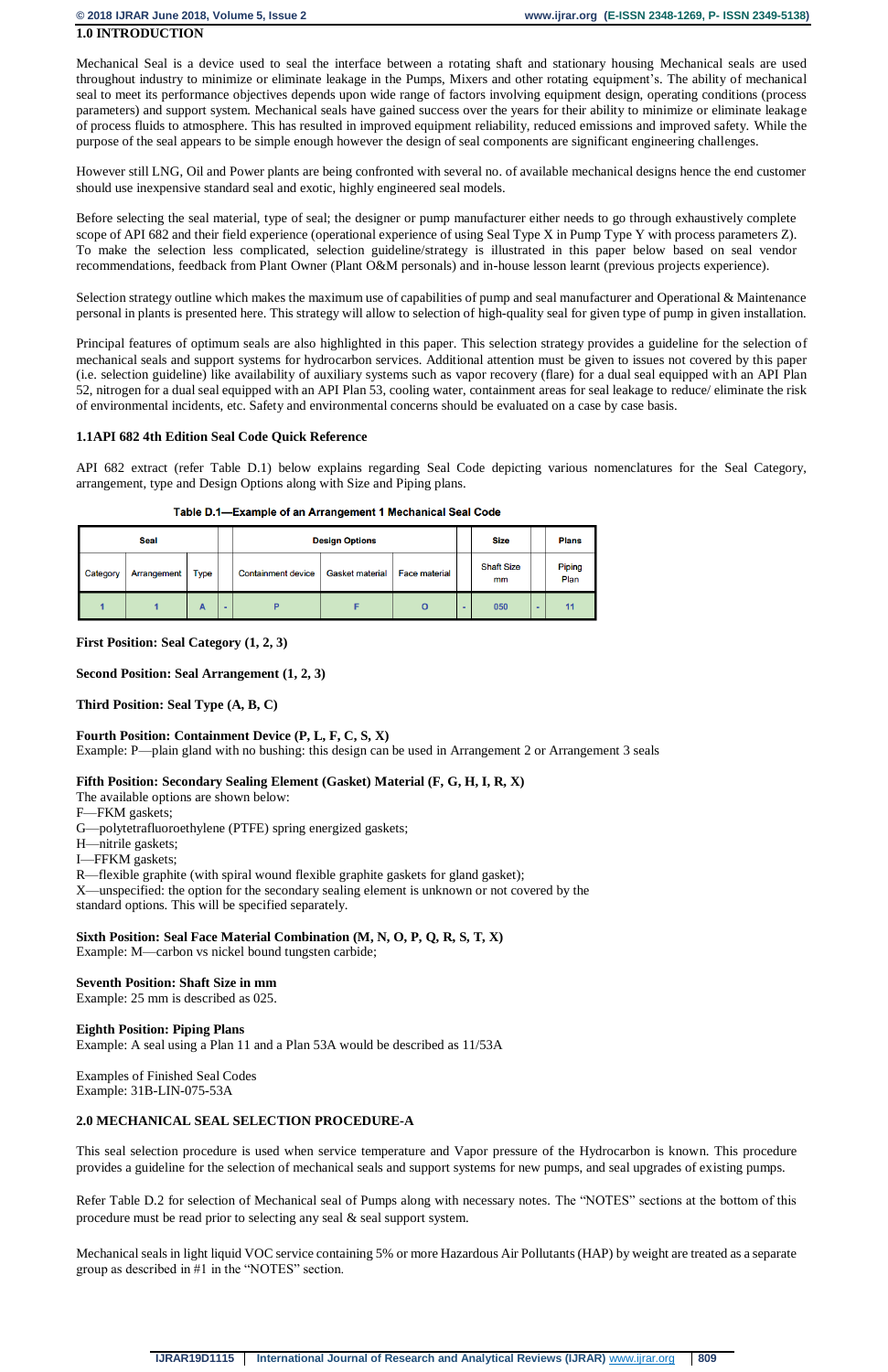# **TABLE D.2: Mechanical Seals for Pumps in Hydrocarbon Service - Selection Procedure**

# **Hydrocarbon Services with Specific Gravity 0.7 and Seal Chamber Pressure 280 Psig**

**3.5" Maximum Sleeve or Shaft diameter**

| Seal chamber pressure /<br><b>Standard Seals</b><br><b>Secondary</b><br><b>Additional Information</b><br><b>Vapor</b><br><b>Primary</b><br><b>Service</b><br><b>Seal</b> |                                                                     |
|--------------------------------------------------------------------------------------------------------------------------------------------------------------------------|---------------------------------------------------------------------|
|                                                                                                                                                                          |                                                                     |
| <b>Flush</b><br>Temp.<br><b>Pressure</b><br>vapor pressure ratio @<br><b>Arrangement</b><br><b>Flush</b>                                                                 |                                                                     |
| $(\text{deg} \mathbf{F})$<br>(Psia)<br>service temp.                                                                                                                     |                                                                     |
| (calculated in Psia).                                                                                                                                                    |                                                                     |
| 20 to 250<br>Pusher seal or Metal<br>$\overline{11, 13 \text{ or }}$<br>Special purpose<br>14.7                                                                          | <sup>(1)</sup> For new pumps, seal manufacturer to coordinate with  |
| single balanced<br><b>Bellows</b> seal<br>14(1)                                                                                                                          | pump OEM on primary seal flush selection $(11,13 \text{ or } 14)$   |
| and determine seal flush orifice size.<br>cartridge seal                                                                                                                 |                                                                     |
| (2) Dry running secondary emission containment seals<br>$11, 13$ or<br>>14.7<br>1.5<br>Special purpose<br>Pusher seal                                                    |                                                                     |
| and seals equipped with an API Plan 52 vented to a<br>single balanced-<br>14(1)                                                                                          |                                                                     |
| cartridge seal                                                                                                                                                           | vapor recovery system are not considered zero emission              |
| seals, and must be approved by the owner.<br>$11, 13, 14^{(1)}$<br>>14.7<br>Dual balanced<br>< 1.5<br>Pusher seal                                                        |                                                                     |
| 52(2)<br>cartridge seal<br>evaluated.<br><b>or</b><br>$\alpha$                                                                                                           | <sup>(3)</sup> Barrier fluid compatibility with the process must be |
| <sup>(4)</sup> Preferred for continuous duty service<br>23(7)<br>74(3,4,5,6)                                                                                             |                                                                     |
| $^{(5)}$ Select Plan 53 or 74 if difference between product                                                                                                              |                                                                     |
|                                                                                                                                                                          | vapor pressure and seal chamber pressure is less than 25            |
|                                                                                                                                                                          |                                                                     |
| psi.<br><sup>(6)</sup> Bellows type seals may be used in products with<br>53(3,5,6,8)                                                                                    |                                                                     |
| particulates present with owner approval.<br><b>or</b>                                                                                                                   |                                                                     |
| 74(3,4,5,6)                                                                                                                                                              | $^{(7)}$ API Plan 23 can be used as an option to obtain desired     |
| vapor pressure margin.                                                                                                                                                   |                                                                     |
| <sup>(8)</sup> API Plan 53 is an option in locations where vapor<br>23<br>>14.7<br>Pusher seal or Metal<br>Special purpose<br>250 to 450                                 |                                                                     |
| single balanced-<br>bellows seal                                                                                                                                         | recovery system is not available or when flaring of seal            |
| cartridge seal                                                                                                                                                           | emissions or a product release into the flare (in the case          |
| of a seal failure) is not allowed.                                                                                                                                       |                                                                     |
| 23<br>14.7<br>Pusher seal or Metal<br>Special purpose                                                                                                                    |                                                                     |
| single balanced-<br>bellows seal<br>$11, 13$ or<br>62                                                                                                                    |                                                                     |
| cartridge seal<br>14(1)                                                                                                                                                  |                                                                     |

#### **Hydrocarbon Services with Specific Gravity < 0.7 and Seal Chamber Pressure 280 Psig 3.5" Maximum Sleeve or Shaft diameter**

**Emissions Target Control Level = 500 ppmv**

- New pumps in light liquid service (Pv 0.044 Psia @ 70 deg F) that contain 5% VOC by weight AND 5% HAP by weight, must be equipped with dual cartridge seals. API Plan 53 or 74 are the preferred secondary piping plan options for these services. Dry running secondary emission containment seals and seals equipped with an API Plan 52 vented to a vapor recovery system (flare) are not considered zero emissions seal systems and may be used only with approval of the owner.
- If the required Barrier fluid pressure in an API Plan 53 is above 150  $\text{Psi}(g)$ , the use of alternate technologies like pressure pistons or API 53 modified reservoirs with bladders is required.
- Hydrocarbon services containing HF or H2S in hazardous concentrations are not covered by this procedure and must be engineered in a combined effort between the owner, seal manufacturer and pump OEM.
- Services in pressure, temperature and size ranges not covered by this procedure must be engineered in a combined effort between the owner, seal manufacturer and pump OEM.
- The use of alternative and new technologies is encouraged. Seals and seal support systems not covered by this procedure are must be approved by the owner.
- If seals and seal support systems are used in a different way than the one described in this procedure, it must be approved by the owner.
- This selection procedure assumes that low emission special purpose inside-mounted seals are utilized. Pusher and bellows seals must be designed in accordance with the standard seals A, B and C types recommended on the API Standard 682 (First Edition, October 1994). Any deviation must be approved by the owner.
- This selection procedure assumes that API  $7<sup>th</sup>$  or  $8<sup>th</sup>$  edition pumps will be used. If pump does not comply with API  $7<sup>th</sup>$  or  $8<sup>th</sup>$ edition, the seal and seal support system must be approved by the owner.
- Seals and seal support systems for non-API pumps must be approved by the owner.
- Primary and secondary support plan codes follow API Standard 682 (Current Edition) coding.
- Fluoroelastomer O-rings are the standard for all hydrocarbon services covered in this procedure with the exception of the following services:

|                                                      |                                           | Emissions Target Control Level = 500 ppmv                                                   |                       |                                   |                                |                                                     |                                                                                                                                                                                                                                                                                                                                                                                                                                      |
|------------------------------------------------------|-------------------------------------------|---------------------------------------------------------------------------------------------|-----------------------|-----------------------------------|--------------------------------|-----------------------------------------------------|--------------------------------------------------------------------------------------------------------------------------------------------------------------------------------------------------------------------------------------------------------------------------------------------------------------------------------------------------------------------------------------------------------------------------------------|
| <b>Service</b><br>Temp.<br>$(\text{deg} \mathbf{F})$ | <b>Vapor</b><br><b>Pressure</b><br>(Psia) | Seal chamber pressure /<br>vapor pressure ratio @<br>service temp.<br>(calculated in Psia). | <b>Standard Seals</b> | <b>Seal</b><br><b>Arrangement</b> | <b>Primary</b><br><b>Flush</b> | <b>Secondary</b><br><b>Flush</b>                    | <b>Notes /Additional Information</b>                                                                                                                                                                                                                                                                                                                                                                                                 |
| 20 to 450                                            |                                           |                                                                                             | Pusher seal $(8)$     | Dual balanced-<br>cartridge seal  | $11.13$ or 14<br>(1)           | $52^{(2)}$                                          | <sup>(1)</sup> For new pumps, seal manufacturer to coordinate with<br>pump OEM on primary seal flush selection $(11, 13 \text{ or } 14)$<br>and determine seal flush orifice size.<br><sup>(2)</sup> Dry running secondary emission containment seals and<br>seals equipped with an API Plan 52 vented to a vapor<br>recovery system are not considered zero emission seals,<br>and must be approved by the owner.                   |
|                                                      |                                           |                                                                                             |                       |                                   | $23^{(3)}$                     | $52^{(2,6)}$                                        | $^{(3)}$ API Plan 23 can be used as an option to obtain desired<br>vapor pressure margin.                                                                                                                                                                                                                                                                                                                                            |
|                                                      |                                           |                                                                                             |                       |                                   |                                | 53(4,5,6,7,8,9)<br><sub>or</sub><br>74 (5,7,8,9,10) | $^{(4)}$ API Plan 53 is an option in locations where vapor<br>recovery system is not available or when flaring of seal<br>emissions or a product release into the flare (in the case<br>of a seal failure) is not allowed.<br><sup>(5)</sup> Barrier fluid compatibility with the process must be<br>evaluated.<br><sup>(6)</sup> Based on seal heat generation calculations, seal<br>manufacturer to evaluate barrier fluid cooling |
|                                                      |                                           |                                                                                             |                       |                                   |                                |                                                     | requirements and methods. Must be reviewed and<br>approved by owner.<br>$^{(7)}$ API Plan 53 or 74 must be selected if specific gravity<br>is below $0.45$<br><sup>(8)</sup> Bellows type seals may be used in products with<br>particulates present with owner approval.<br>$(9)$ Select Plan 53 or 74 if difference between product<br>vapor pressure and seal chamber pressure is less than 25                                    |
|                                                      |                                           |                                                                                             |                       |                                   |                                |                                                     | psi.<br>$(10)$ Preferred for continuous duty service                                                                                                                                                                                                                                                                                                                                                                                 |

# **2.1 NOTES**

Hydrocarbons services above 350 deg F

Aromatic hydrocarbon services above 150 deg F

Hydrocarbon services with high concentration of  $H_2S$ 

- Perfluoroelastomer O-rings are the standard when fluoroelastomer O-rings are not an acceptable choice.
- The use of perfluoroelastomer O-rings as an alternative to fluoroelastomer O-rings is acceptable when it is justified by standardization reasons.
- Metal bellows seals may also use flexible graphite secondary seals in place of fluoroelastomer or perfluoroelastomer O-rings.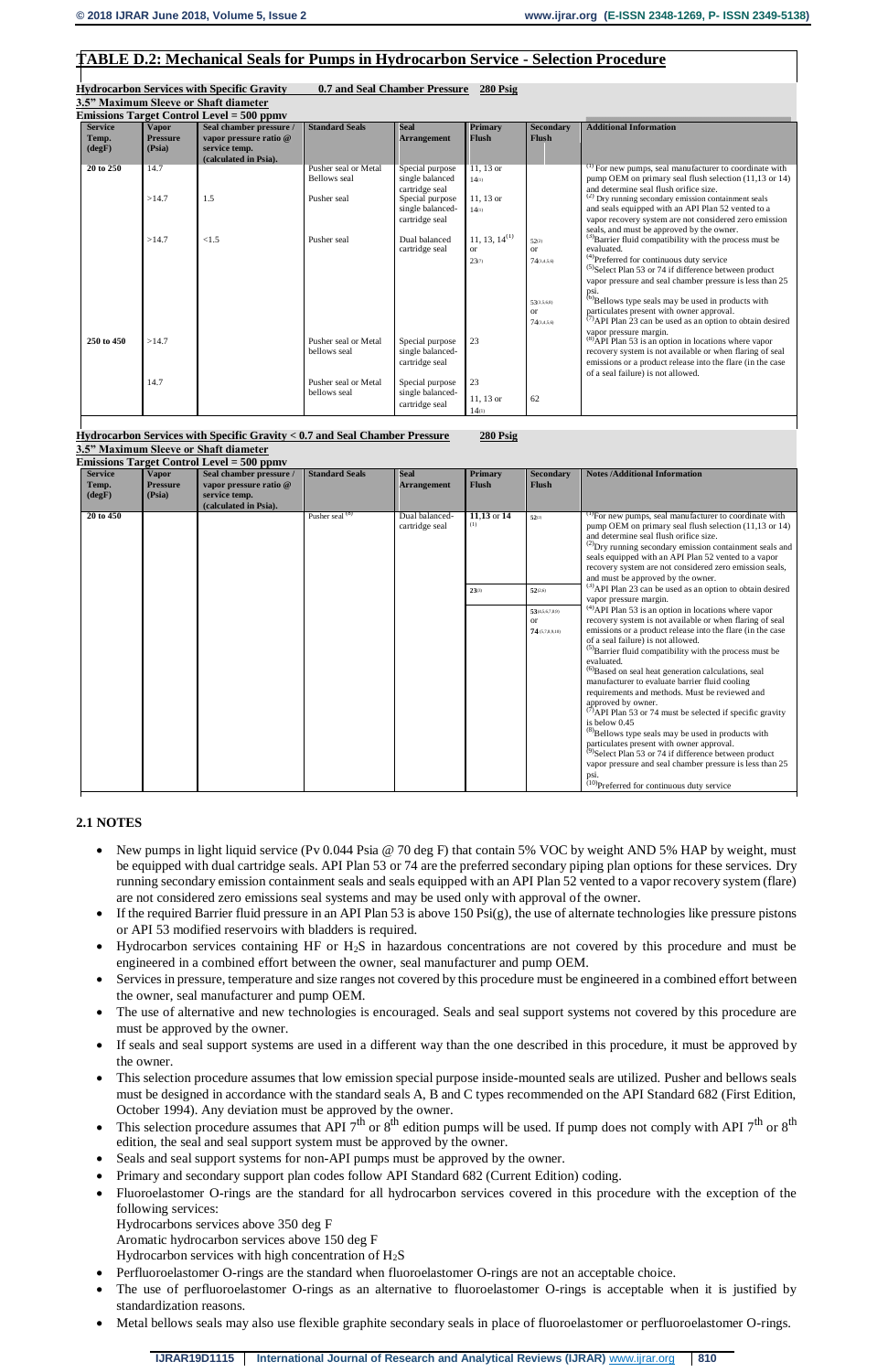- Additional attention must be given to issues not covered by this procedure like: availability of vapor recovery systems (flare) for a dual seal equipped with an API Plan 52, availability of Nitrogen for a dual seal equipped with an API Plan 53, availability of cooling water, containment areas for seal leakage to reduce / eliminate the risk of environmental incidents, etc. EH&S concerns should be evaluated on a case by case basis.
- For abrasive or corrosive services in which the process fluid cannot be utilized as flush for the inner seal, an external flush API Plan 32 is an acceptable option. Cost of introducing an external product into the process stream and compatibility issues must be evaluated in a case by case basis.
- Dry non-contacting gas seals with API 682 Plan 74 support system should not be used in the pump applications when available Nitrogen pressure is less the 30 psig over maximum seal chamber pressure.

# **2.2 MECHANICAL SEAL SELECTION PROCEDURE-B**

Another alternatively checking the right seal selection will be based on Service and Temperature range of Pumping. Table D.3 below illustrates the selection procedure for primary and secondary seal type for a given pump with particular set of conditions (service type and temperature range).

# **TABLE D.3: Mechanical Seals for Pumps in Hydrocarbon Service - Selection Procedure**

|                          |                                                                      | Pumping                                |                                          | <b>API 682</b>                   |          |                   |                      |                       |                                                            |                                                                     |
|--------------------------|----------------------------------------------------------------------|----------------------------------------|------------------------------------------|----------------------------------|----------|-------------------|----------------------|-----------------------|------------------------------------------------------------|---------------------------------------------------------------------|
| Service                  | Service                                                              | Temperature                            | <b>Comments</b>                          | <b>Seal Code</b>                 |          |                   |                      |                       |                                                            |                                                                     |
| N <sub>o</sub>           |                                                                      | Range                                  |                                          | Category                         | Type     | Arrgm             | Config               | Primary               | Secondary                                                  | <b>Notes</b>                                                        |
| 1<br>$\overline{2}$      | Fresh water, condensate<br>Sea Water                                 | $0-100$ °C<br>$0-80$ °C                |                                          | $\overline{2}$<br>$\overline{2}$ | Aa<br>Aa | 1<br>$\mathbf{1}$ | $CW$ -FL<br>$CW$ -FL | $\overline{11}$<br>11 | 61M<br>61M Note                                            | 62<br>May<br>be                                                     |
| 3                        | <b>Boiler Feed Water</b>                                             | 80-290 °C                              |                                          | 2                                | Aa       | $\overline{2}$    | $CW$ -FL             | 23                    | 61M                                                        | required                                                            |
|                          | Sour Water $H_2S > 50$                                               | $0-80$ °C                              |                                          |                                  |          |                   | $CW$ - $FL$          |                       | 61M                                                        |                                                                     |
| 4                        | ppm                                                                  |                                        |                                          | $\overline{2}$                   | Aa       | 1                 |                      | $\overline{11}$       |                                                            |                                                                     |
| 5                        | Sour Water $H_2S > 200$<br>ppm                                       | $0-80$ °C                              |                                          | $\overline{2}$                   | Aa       | $\overline{2}$    | CW-CW                | $\overline{2}$        | 52                                                         |                                                                     |
| 6                        | Sour Water $H_2S > 500$<br>ppm                                       | $0-80$ °C                              |                                          | $\overline{2}$                   | Aa       | 3                 | $CW-FB$              | $\overline{2}$        | 53                                                         |                                                                     |
| 7                        | Sour Water $H_2S > 2000$<br>ppm                                      | $0-80$ °C                              |                                          | 3                                | Aa       | 3                 | $CW-FB$              | $\overline{2}$        | 53                                                         |                                                                     |
| 8                        | <b>Brine</b>                                                         | $0 - 80$                               |                                          | $\overline{2}$                   | Aa       | $\mathbf{1}$      | $CW$ -FL             | 11                    | 62                                                         |                                                                     |
|                          |                                                                      |                                        |                                          |                                  |          |                   |                      |                       |                                                            |                                                                     |
| 9                        | Oily Water - Sump<br>applications                                    |                                        | VS4 Pumps                                | $\overline{2}$                   | Aa       | -1                | $NC$ - $FX$          | $\overline{2}$        |                                                            | Packed Gland,<br>Dry Running<br>Contacting Seal                     |
| 10                       | Storm Water - Sump<br>applications                                   |                                        | VS4 Pumps                                | $\overline{2}$                   | Aa       | 1                 | NC-FX                | $\overline{2}$        |                                                            | Packed Gland,<br>Dry Running<br>Contacting Seal                     |
| 11                       | Sea Water<br>Sump<br>$\sim 10^{-11}$<br>applications                 |                                        | VS4 Pumps                                | $\overline{2}$                   | Aa       | $\mathbf{1}$      | $NC-FX$              | $\overline{2}$        |                                                            | Packed Gland,<br>Dry Running<br>Contacting Seal                     |
| 12                       | $-Non$<br>Hydrocarbon<br>Flashing<br>Sump<br>$\sim$<br>applications  |                                        | VS4 Pumps                                | $\overline{2}$                   | Aa       | 1                 | $NC-FX$              | $\overline{2}$        |                                                            |                                                                     |
| 13                       | Hydrocarbon - Flashing<br>- Sump applications                        |                                        |                                          | 2                                | Aa       | 1                 | $CW-BB$              | 2                     | 53                                                         |                                                                     |
| 14                       | Hydrocarbon - Non<br>Flashing with H2S (low<br>levels below 200 ppm) |                                        |                                          | 2                                | Aa       | 1                 | $CS-FX$              | $\overline{2}$        |                                                            |                                                                     |
| $\overline{15}$          | Sea Water - Vertical Lift                                            |                                        |                                          | 1                                | Aa       | 1                 | $CW$ - $FL$          | 32                    |                                                            | Water<br>Clean<br>flush                                             |
| 16                       | <b>Cooling Water</b>                                                 | $0-80$ °C                              |                                          | 2                                | Aa       | $\mathbf{1}$      | $CW$ -FL             | <sup>11</sup>         | 61M                                                        |                                                                     |
| 17                       | Process Water                                                        | $0-80$ °C                              |                                          | 2                                | Aa       | -1                | CW-FL                | $\overline{11}$       | 61M                                                        |                                                                     |
| 18                       | Hydrocarbons -<br>Non                                                | $-40$ °C to $-5$                       |                                          | 2                                | Aa       | 1                 | $CW$ - $FL$          | $\overline{11}$       | 61M                                                        |                                                                     |
| 19                       | Flashing<br>Hydrocarbons - Non                                       | $^{\circ}\mathrm{C}$<br>$-5$ °C to 175 |                                          | $\overline{2}$                   | Aa       | $\mathbf{1}$      | $CW$ - $FL$          | $\overline{11}$       | 61M                                                        |                                                                     |
| 20                       | Flashing<br>Hydrocarbons - Non                                       | $\rm ^{\circ}C$<br>$176 °C$ to         |                                          | $\overline{2}$                   | Ca       | $\overline{3}$    | $CW-BB$              | 11                    | 53                                                         |                                                                     |
| 21                       | Flashing<br>Hydrocarbons -<br>Non                                    | 259 °C<br>>260 $\degree$ C             | possibly                                 | $\overline{2}$                   | Ca       | 1                 | $CW-BB$              | 11                    | 53                                                         |                                                                     |
|                          | Flashing                                                             |                                        | above<br>auto<br>ignition<br>temperature |                                  |          |                   |                      |                       |                                                            |                                                                     |
| 22                       | Hydrocarbons - Non<br>Flashing                                       | to a max of<br>450 °C                  | Above<br>auto<br>ignition<br>temperature | 3                                | Ca       | 1                 | $CW-BB$              | 23                    | 53                                                         |                                                                     |
|                          |                                                                      |                                        |                                          |                                  |          |                   |                      |                       |                                                            |                                                                     |
| 23                       | Hydrocarbons - Flashing                                              | $-5$ °C to 59<br>$\rm ^{\circ}C$       |                                          | 2                                | Aa       | $\overline{2}$    | $CW$ - $CS$          | $\overline{11}$       | 76                                                         |                                                                     |
| 24                       | Hydrocarbons - Flashing                                              | 60 °C to 175<br>$\rm ^{\circ}C$        |                                          | $\overline{2}$                   | Aa       | $\overline{3}$    | $CW-BB$              | 2 Note                | 53                                                         | Consider<br>Plan<br>23                                              |
| 25                       | Hydrocarbons - Flashing                                              | $176$ °C to<br>$259~^\circ\mathrm{C}$  |                                          | $\overline{2}$                   | Ca       | $\overline{3}$    | $CW-BB$              | 2 Note                | 53                                                         | Consider<br>Plan<br>23                                              |
| 26                       | Hydrocarbons - Flashing                                              | $>260$ °C                              |                                          | $\overline{2}$                   | Ca       | $\overline{3}$    | $CW-BB$              | 23                    | 53                                                         |                                                                     |
| 27                       | Hydrocarbons - Flashing                                              | to a max of<br>450 °C                  | Above<br>auto<br>ignition<br>temperature | $\overline{3}$                   | Ca       | $\overline{3}$    | $CW-BB$              | 23                    | 53                                                         |                                                                     |
| 28                       | Hydrocarbons                                                         |                                        | Contaminated<br>with H2S                 | at operating temperature         |          |                   |                      |                       | as a minimum follow Sour Water with ppm H2S or hydrocarbon |                                                                     |
| 29                       | Hydrocarbons                                                         |                                        | Contaminated<br>with Benzene             | $\overline{2}$                   | Aa       | 3                 | $CW-BB$              | $\overline{2}$        | 53                                                         |                                                                     |
| Examples of              |                                                                      |                                        |                                          |                                  |          |                   |                      |                       |                                                            |                                                                     |
| Hydrocarbo<br>n Services |                                                                      |                                        |                                          |                                  |          |                   |                      |                       |                                                            |                                                                     |
| 30                       | Naphtha                                                              | $0-80$ °C                              |                                          | 2                                | Aa       | 1                 | $CW$ - $CS$          | $\overline{11}$       | 76                                                         | Check<br>with<br>process for H2S<br>Benzene<br><b>or</b><br>present |

**IJRAR19D1115** International Journal of Research and Analytical Reviews (IJRAR) **[www.ijrar.org](http://www.ijrar.org/)** 811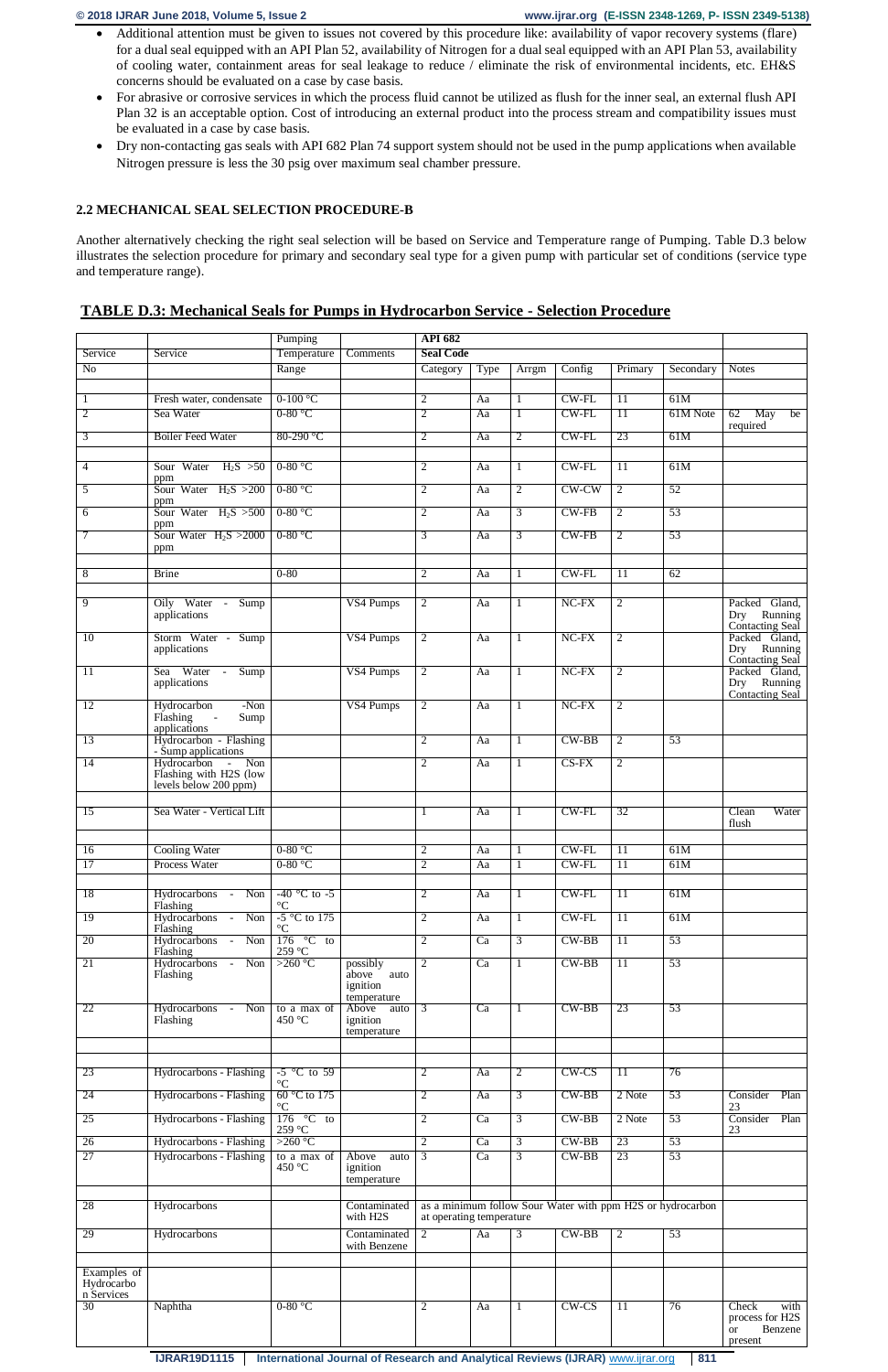**© 2018 IJRAR June 2018, Volume 5, Issue 2 www.ijrar.org (E-ISSN 2348-1269, P- ISSN 2349-5138)**

|    | $\sim$ 2010 1010 111 0 4110 2010; Total 110 0; 100 40 2 |                  |                         |                                                             |    |                |             |                 |     | $\frac{1}{2}$ and $\frac{1}{2}$ is not to the set of the set of $\frac{1}{2}$ |
|----|---------------------------------------------------------|------------------|-------------------------|-------------------------------------------------------------|----|----------------|-------------|-----------------|-----|-------------------------------------------------------------------------------|
| 31 | Propane / Butane                                        | $0-80$ °C        |                         | $\overline{2}$                                              | Aa | $\overline{3}$ | CW-FB       | 11              | 53  |                                                                               |
| 32 | Crude Oil                                               | $0-80$ °C        |                         | $\overline{2}$                                              | Aa | 1              | $CW$ - $FL$ | 11              | 65  |                                                                               |
| 33 | Crude Oil                                               | >200 $\degree$ C | Posibility of<br>Coking | $\overline{2}$                                              | Aa | 3              | $CW-FB$     | $\overline{2}$  | 53  |                                                                               |
| 34 | Diesel Oil                                              | $0-80$ °C        |                         | $\overline{2}$                                              | Aa | 1              | $CW$ - $FL$ | 11              | 61M |                                                                               |
| 35 | Kerosene                                                | $0-80$ °C        |                         | $\overline{2}$                                              | Aa | 1              | $CW$ - $FL$ | $\overline{11}$ | 61M |                                                                               |
|    |                                                         |                  |                         |                                                             |    |                |             |                 |     |                                                                               |
| 36 | Molten Sulphur                                          | 127 C            |                         | $\overline{2}$                                              | Aa | 1              | $CW$ - $FL$ | $\overline{11}$ | 62  | Steam Quench                                                                  |
|    |                                                         |                  |                         |                                                             |    |                |             |                 |     |                                                                               |
| 37 | Corrosive Acid                                          | $0 - 80$         |                         | $\overline{2}$                                              | Aa | 3              | CW-FB       | $\overline{2}$  | 53  |                                                                               |
| 38 | Sulphuric Acid                                          | $0 - 80$         |                         | $\overline{2}$                                              | Aa | 1              | $CW$ - $FL$ | $\overline{11}$ | 61  |                                                                               |
| 39 | Hydrofluoric Acid                                       | $0 - 80$         |                         | Work<br>with<br>Pump<br>Vendor /<br>Seal<br>Vendor          |    |                |             |                 |     |                                                                               |
| 40 | Caustic<br>Acid<br>(Low)<br>concentrations)             | $0 - 80$         |                         | $\overline{2}$                                              | Aa | 1              | $CW$ -FL    | 11              | 62  |                                                                               |
| 41 | (High<br>Caustic<br>Acid<br>Concentrations)             | $0 - 80$         |                         | $\overline{2}$                                              | Aa | $\overline{3}$ | $CW-FB$     | $\overline{2}$  | 53  |                                                                               |
| 42 |                                                         |                  |                         | $\overline{2}$                                              |    | $\overline{3}$ | $CW-BB$     | $\overline{2}$  | 53  |                                                                               |
|    | Benzene                                                 |                  |                         |                                                             | Aa |                |             |                 |     |                                                                               |
| 43 | Amines                                                  | $0-240$ °C       |                         | $\overline{2}$                                              | Aa | $\overline{3}$ | $CW-BB$     | $\overline{2}$  | 53  |                                                                               |
|    |                                                         |                  |                         |                                                             |    |                |             |                 |     |                                                                               |
| 44 | Lean MEG                                                |                  |                         | $\overline{2}$                                              | Aa | 3              | $CW-BB$     | $\overline{2}$  | 53  |                                                                               |
|    |                                                         |                  |                         |                                                             |    |                |             |                 |     |                                                                               |
| 45 | <b>Rich MEG</b>                                         |                  |                         | $\overline{2}$                                              | Aa | $\overline{3}$ | $CW-BB$     | $\overline{2}$  | 53  |                                                                               |
|    |                                                         |                  |                         |                                                             |    |                |             |                 |     |                                                                               |
| 46 | Slurries                                                |                  |                         | Work<br>with<br>Pump<br>Vendor $\sqrt{ }$<br>Seal<br>Vendor |    |                |             |                 |     |                                                                               |

# **2.3 WORK PROCESS FLOW DIAGRAM- SEAL SELECTION/CO-ORDINATION**

Work process flow diagram for the mechanical seal selection/coordination for OG&C plant along with brief information on various Seal types for Pumps per API 682. TABLE D.4 below illustrates the Process Map which help in Mechanical Seal Selection/coordination between the Pump/Seal vendor, End User and Design Department Interco-ordination (Engineering, Procurement), Process Safety and Licensor (wherever applicable). Below notes are to be referred in line with Table D.4.

# **NOTES:**

1.) Refer 1a) & 1b) below:

a) End User Inputs/Comments are required where applicable, per the prime contract applicable from project to project.

b) Review / comments from EPC Contractor/Consultants Sub-Disciplines shall be as-required based on document type and scope of seal and auxiliaries specified.

2.) Specific fluid properties that must be advised shall be:

- a) Specific Gravity
- b) Specific Heat
- c) Vapor Pressure
- d) Viscosity (Including any significant viscosity increase when fluid is cooled)
- e) Temperature Minimum/normal/maximum

f) Potential for coking or crystallization when process fluid cools or reaches atmospheric pressure.

- g) Whether fluid will completely flash or if condensable may be present.
- h) Whether fluid is considered hazardous and/or flammable
- i) Presence of hazardous components in fluid (e.g. H2S, caustic, etc.)
- j) Properties of available flushing utilities (e.g. water, steam, nitrogen, etc.)
- k) Compatibility of buffer/barrier fluids and Plan 32 flushing liquid with process fluid.
- 3.) Seal documentation deliverables for review (via the pump vendor) shall include at minimum:
- i) Seal performance data included on Seal Data Sheet and/or Pump Data Sheet (Note 4)
- ii) Seal Drawing with operating conditions complete (Including seal chamber pressures)
- iii) Seal Flush (Including Auxiliary Flush Plan) Arrangement Drawings (Complete with flushing flow rates and pressures)
- iv) Seal Flush P&ID for each service with instrument tags and alarm/set points
- v) Seal IOM Manual (Marked specifically for the seal supplied for each service)
- 4.) Some projects combine seal data on the Pump Data Sheet and others require a separate Seal Data Sheet.

5.) Seal vendor shall recommend buffer and/or barrier flush fluid. Process and Project Engineering shall review and approve recommended fluid.

6.) Seal flush P&ID's shall detail field connections for vents and drains with their termination locations.

7.) Mechanical Seal Quote shall list all operating condition assumptions, as provided on pump/seal data sheets. Quote shall also include Seal Chamber Pressure and Vapor Pressure Margin (or state N/A if not applicable) for each service to receive consideration as complete bid.

8.) Start-up representative should be consulted at Hazop Review Stage (IFH) for lessons-learned / recommendations regarding:

a. Typical seal flush plan selections.

b. Spare mechanical seal quantities by service.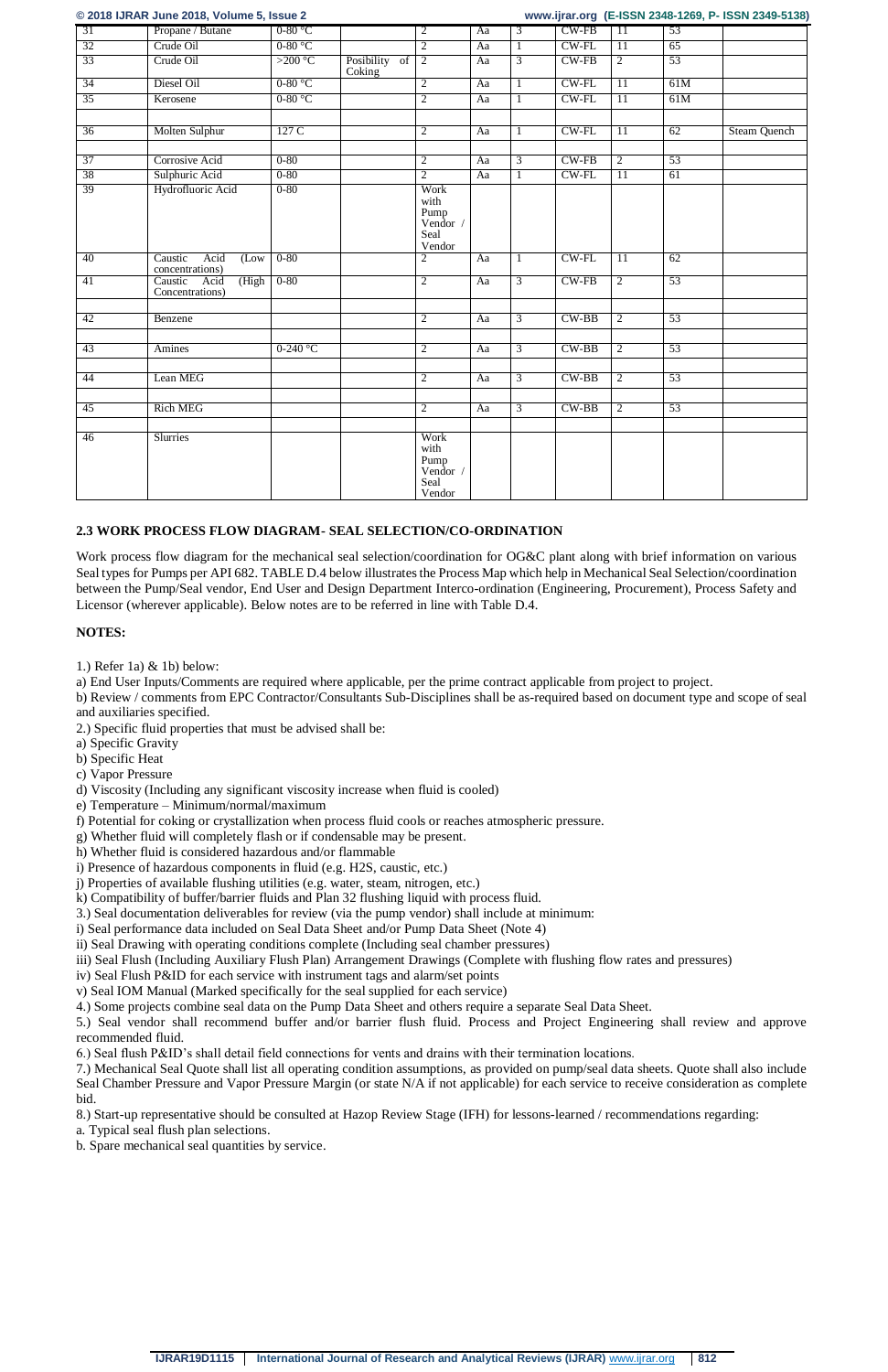# **D.4 PROCESS MAP- MECHANICAL SEAL SELECTION/ COORDINATION**